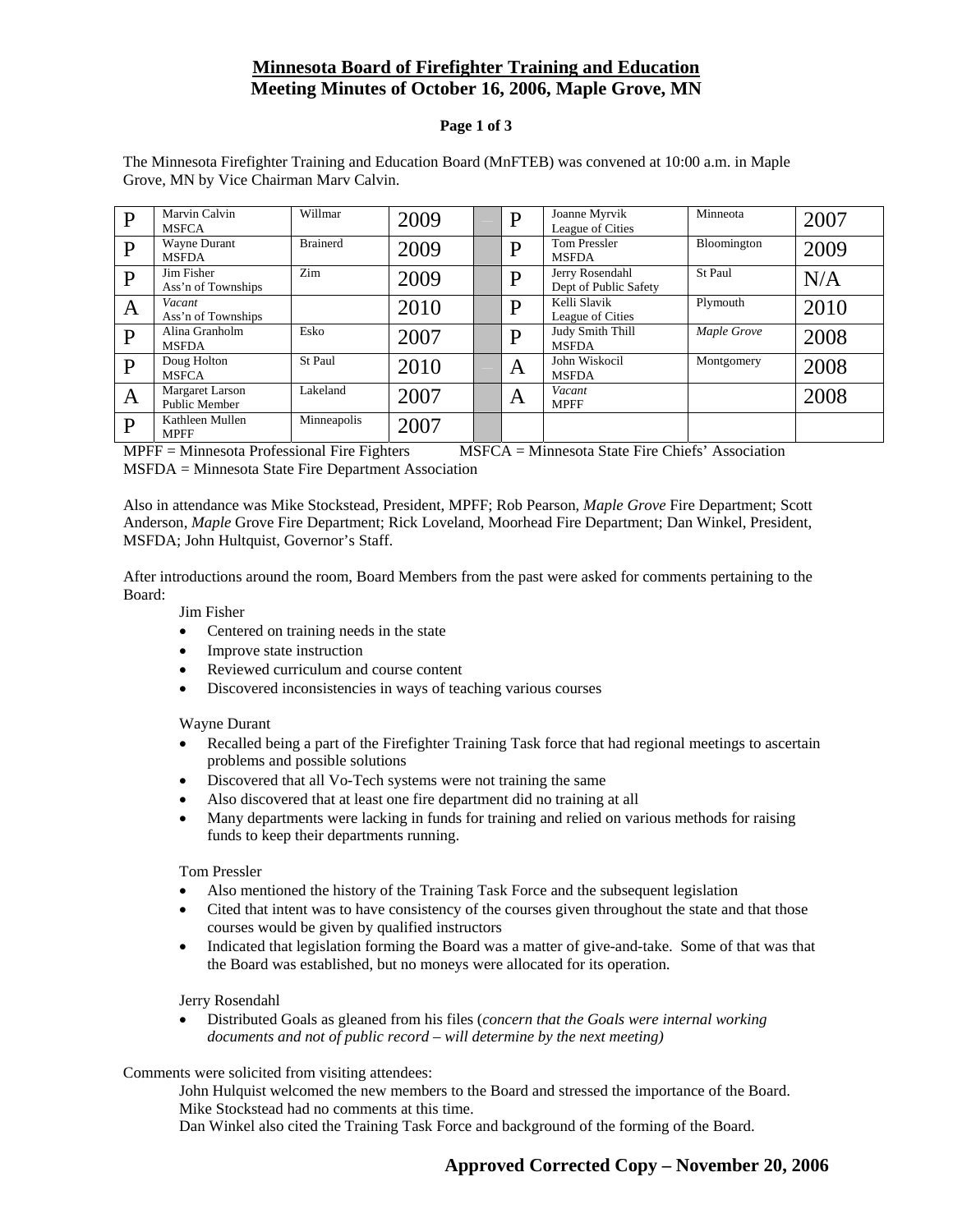# **Minnesota Board of Firefighter Training and Education Meeting Minutes of October 16, 2006, Maple Grove, MN**

## **Page 2 of 3**

The Powers and Duties were reviewed as described in the legislation establishing the Board. The reestablishment of the Board ratified all previous actions of the Board.

### Fire Safety Account

Mike Stockstead reviewed the legislation that captures the Fire Marshal tax and allocates it to the Commissioner of Public Safety. It will become effective July 1, 2007 when collections will start. An Advisory Committee to the Commissioner will make suggestions for expenditures.

Dan Winkel expressed hopes that the Fire Safety Account would be a resource for moneys to the Board

#### Other Discussion

Chief Holton asked what accomplishments the Board had made.

Tom Pressler answered:

- An Operating Procedure was adopted and reviewed by the State Attorney General.
- A review was made of the costs of training firefighters for basic firefighting operations
- A review was scheduled of the Operating Procedure on an annual basis
- An activity was in process to review and establish the goals of the Board
- Application was made to the Thomas Moore Foundation for funds to hire a fund-raiser for the Board
	- o An award of \$5,000 was received and deposited in a dedicated fund within the State Fire Marshal's Office, the fiscal administrator for the Board.
	- o Unfortunately, the hiring of a fund raiser did not come to fruition because of current hiring restrictions within the state.
	- o Those funds are still in the dedicated fund
- Terrorism emphasis resulted in the Board approving the Terrorism Awareness Course (4 hours) as being required for every firefighter in the State.
- The Board also reviewed and approved the Advanced Terrorism Course as developed by Minneapolis Fire as being required for those personnel that had a greater propensity to face advanced terrorism activities.
- The Board reviewed the instructor qualifications of MnSCU FIRE/EMS Center and used them to select the qualified instructors for the above approved courses. It should be noted that those qualifications were being further reviewed with plans to work with MnSCU to update the requirements.

Discussion was directed at training today and some comments were:

- There is more departmental internal training taking place today this creates new problems in assuring that the courses are taught consistently with qualified instructors.
- Some people believe that curriculum/courses/qualified instructors are not as important as final passage of the Certification Tests
- On-line training is becoming more prevelant

Question was raised whether a person can serve on both the Fire Service Advisory Committee (for the Fire Safety Account) and the Minnesota Board of Fire Training and Education. Some people had evidently been told that they could not. Mike Stockstead indicated that there was no prohibitive language, but cited incidents of possible Conflict of Interest on specific allocations.

Question about whether the moneys that may be given to the MnBDFT&E would be contingent. If funds, any funds are available to the Board, the distribution of those funds would be decided by the Board – if contingencies would possibly exist that was not in concert with the intent of the Board, the funds may have to be refused.

### Recruitment and Retention *– Report given by Jim Fisher and Rob Pearson*

A report was given about the meetings of the Task Force that needs to respond to the Commissioner of Public Safety by December 15, 2006. There have been surveys through the League of Cities and Public Meetings (4) held around the State (Mountain Iron, Monticello, Albert Lea, and Marshall). There seems to be a common

## **Approved Corrected Copy – November 20, 2006**